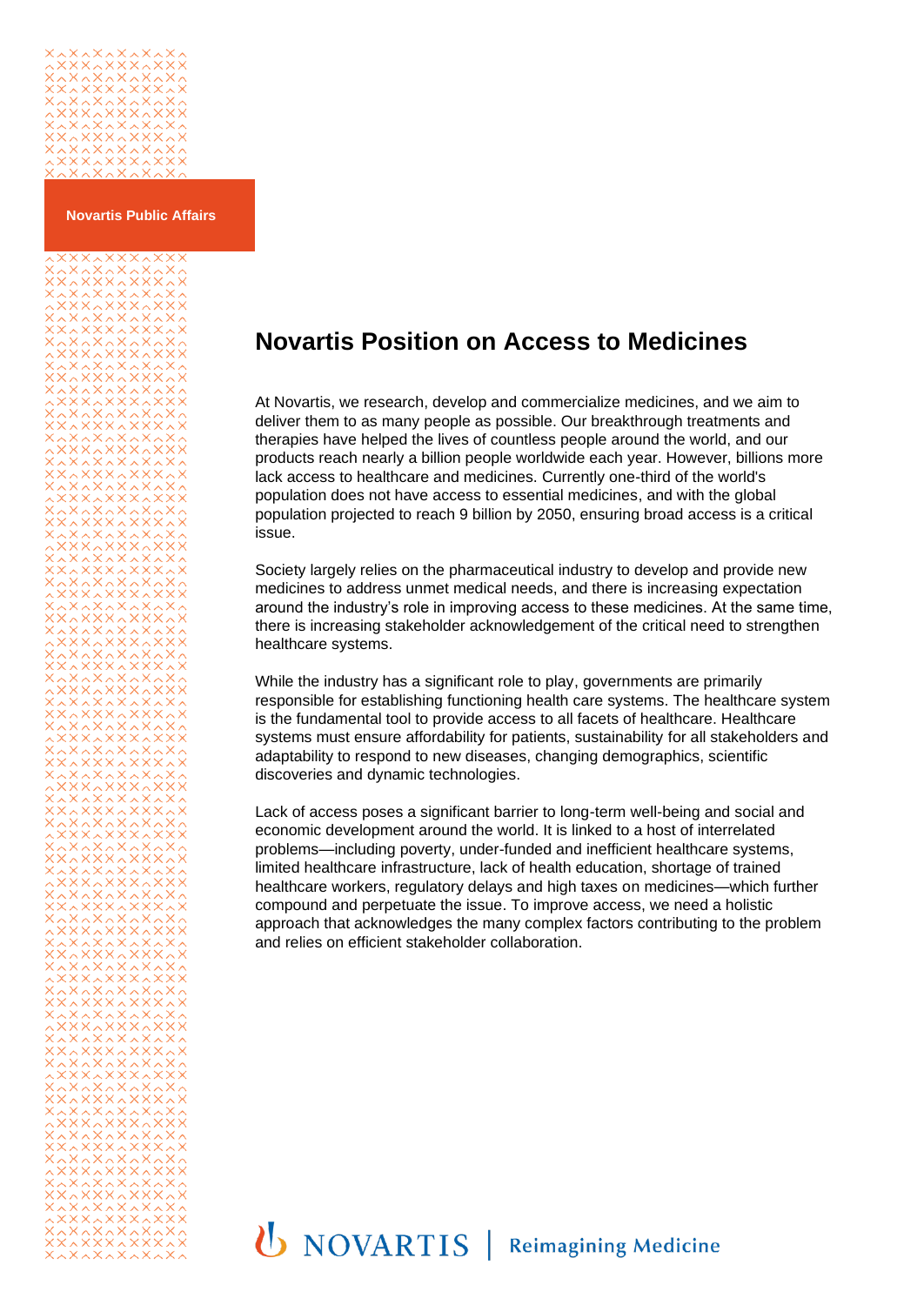# **Novartis Position**

### **Key messages**

- The healthcare system is the fundamental tool to provide access to all facets of healthcare, with governments having main responsibility for establishing functioning systems.
- Value-based healthcare is one of the solutions to delivering sustainable healthcare.
- We believe it is a shared responsibility of all healthcare stakeholders to help bridge the divide between those with access to critical healthcare innovations and those without. Novartis will play its part.
- Starting in 2018, for all our new medicines, we will systematically integrate access strategies in how we research, develop and deliver medicines globally. This commitment will be based on three key principles: needs-based R&D, affordability, and health systems strengthening.
- Development of and timely access to new medicines requires a strong innovation ecosystem. Mirroring our commitment, we ask governments and civil society to also contribute to improving access through addressing specific issues in the areas of R&D, affordability, and systems strengthening.

Novartis shares society's goal of better and more affordable healthcare for all. In order to achieve this, healthcare systems need to become more sustainable by focusing on delivering the most value to patients and society. Value-based healthcare is one of the solutions to delivering sustainable healthcare. In valuebased healthcare, all stakeholders are incentivized to deliver the best possible outcomes for patients, healthcare systems and society. The reallocation of resources to those interventions that add the most value has the potential to improve the efficiency of health systems.

Novartis is contributing to society's shift to value-based healthcare by focusing our R&D efforts on unmet need and outcomes that matter. And we will consistently assess the value of our innovative medicines based on the value they deliver across three pillars: patient, healthcare system and societal value. We also work with partners to measure and improve patient outcomes in diseases where wehave expertise.

# **Our commitment**

We believe it is a shared responsibility of all healthcare stakeholders to help bridgethe divide between those with access to critical healthcare innovations and those without. Starting in 2018, for all our new medicines, we will systematically integrate access strategies in how we research, develop and deliver globally. This commitment will be based on three key principles:

**Needs-based R&D:** We will systematically assess our R&D portfolio against the unmet needs of underserved populations and integrate these needs, as appropriate, into our drug discovery and development strategy. For example, our current research efforts focus on reducing the burden of infectious and tropical diseases, including malaria, Chagas, sleeping sickness, leishmaniasis.

In addition to our extensive in-house R&D, we accelerate medical innovation through collaboration, with more than 300 academic and 100 industry alliances. With more than 20,000 people in R&D and spending consistently among the top 20 companies in any industry worldwide, we nurture a broad pipeline of innovative medicines across many disease areas.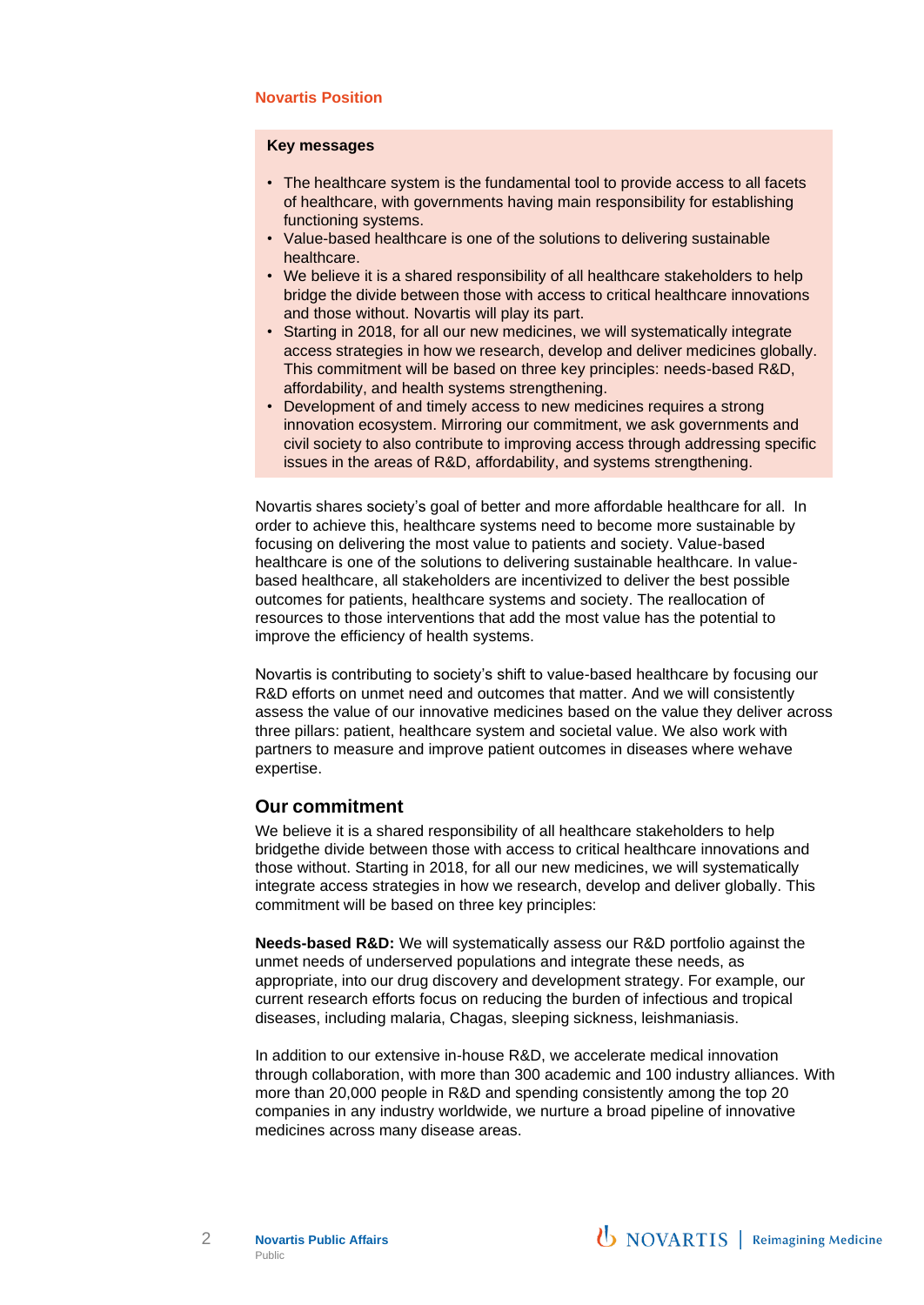Intellectual property (IP) is essential for investment in the R&D that leads to new medicines and also promotes access to medicines. Patent protection accelerates new product launches in higher- and lower-income countries alike, resulting in greater treatment options for patients. Novartis does not file or enforce patents in Least-developed countries (LDCs) or in Low-income countries (LICs). We will grant non-exclusive licenses to qualified third parties to supply our patented products exclusively to LDCs and LICs. See Novartis Position on Intellectual Property.

**Affordability:** We will price our new medicines based on the value they deliver to patients, healthcare systems and society. In addition, we will work to make our medicines available by considering effective affordability strategies (e.g., shared contribution models, patient assistance programs, social business models) and innovative solutions for disease management, as well as off-patent solutions to complement our leading innovative medicines portfolio. Our strategies will strive to take into account income levels, local affordability barriers and economic realities, while maintaining the sustainability of our business.

We have led the development of social business models for more than a decade. Our Healthy Family programs bring health education and medicines to people in rural India, Kenya and Vietnam. Novartis Access, launched in 2015, expands availability of medicines for chronic illnesses in poorer countries. The program offers a portfolio of 15 of our medicines—both patented and off-patent—to governments and public-sector customers for USD 1 per treatment, per month. We continue our sustained contribution to fighting malaria, which since 2001, has delivered antimalarial treatments at no profit to the public sector of malariaendemic countries.

**Healthcare systems strengthening:** We will seek opportunities to lower local barriers to healthcare delivery, working in collaboration with governments and other partners to support quality patient care in areas where we can have the greatest impact. Together with our partners, we are working to empower patients to better understand and manage their disease, train and support healthcare workers and increase local research and clinical trial capabilities.

# **How our partners can help**

Novartis seeks to work with all stakeholders to improve access to medicines for patients. Development of and timely access to new medicines requires a strong innovation ecosystem. We have identified a number of contributions needed from governments and civil society to improve access:

### **R&D:**

- Acknowledge the contribution IP protections make to development of and access to medicines;
- Prevent compulsory IP transfers;
- Promote specific incentives for challenges related to R&D for neglected diseases.

### **Affordability:**

- Enable use of value-based, tiered, and innovative pricing models. Models must have mutually beneficial clinical and economic outcomes for healthcare systems, patients, and Novartis;
- Provide shared accountability for and sustainability of access to medicines by ensuring sufficient funding of health systems;
- Integrate cross-sectoral and donor efforts to leverage the dollar spend most efficiently for public health and develop new financing mechanisms, particularly for noncommunicable diseases;
- Limit mark-ups and taxes that increase the price of medicines along the distribution chain.